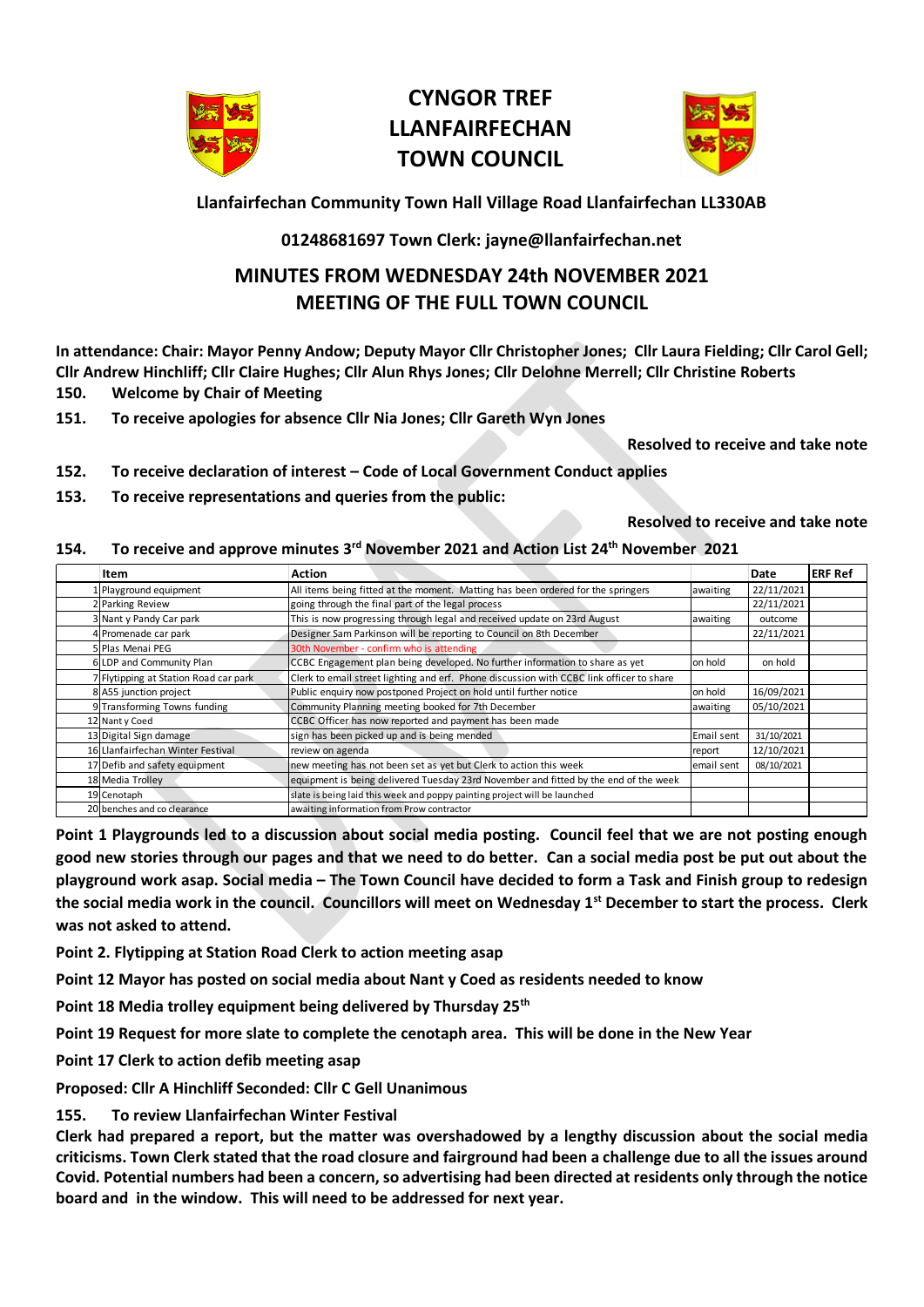**With the growing number of community events and some queries from potential volunteers, it was suggested an engagement meeting is set up in the new year to discuss a calendar of events, marshals and advertising. It was noted that, with concerns about Winter covid numbers, there may be also a need to reinstate the Street Support project. Clerk stated that volunteers would have to be brought in to achieve this now that the Environmental Operative is back in his role of street cleansing and Community Hall preparation (the hall is now fully operational and very busy).** 

• **Saturday 20th November – Food and Artisan market with fairground. Fairground had been booked by Light up Llan. Discussions were had about whether the fairground could be made safe, but it was agreed the risk assessments, sent over by Simon's Leisure and shared with Town Councillors, showed they would take care of the area. Town Clerk controlled risk assessments on all activities at the hall. Feedback from the people who attended was excellent and stall holders have all booked for our follow up markets. The event was very busy and thanks were given to all the councillors and staff who controlled the** 

**event so that numbers in the hall were kept within Covid-19 guidelines and the** 

- **Sunday 21st November – Community Festive Fair with Rotary Santa and Face Painting. All contained within the Community Hall so could be risk assessed and controlled by the Town Clerk. Around 80 families visited the Santa Grotto and the face painter was busy all afternoon. Stall holders were happy with the Community Fair, although this was quieter than the Saturday.**
- **Monday 22nd November – Toy Swap event held at the Community Hall and covered by Town Clerk risk assessments. This was quieter maybe around 30 families, but those who attended were really positive about the opportunity to pick up some toys. Although due to finish at 3pm the event continued until 3:30pn to allow the children from Babanod to choose from the stall and quite a number took up this opportunity. Only two boxes of toys remained, and these will be donated to Foodbank. A donation box was also collected in aid of Foodbank**
- **Tuesday 23rd November Winter Lights comes to Llanfairfechan. All risk assessments and event control undertaken by CCBC. Over 550 residents booked tickets for the event and enjoyed a great performance at The Heath. CCBC reported this was the best support and atmosphere so far.**

**Thanks were given to the resident who posted on Llanfairfechan Notice Board to support our work with the Winter Festival. This helped others to show their support which was heartening at such a difficult time. Resolved to receive and take note**

- **156. To receive and approve payments for November 2021**
	- **1. Winter Festival costs:**
		- **1. Solar Trees £3060.00 (£510.00 VAT will be reclaimed in 2022)**
		- **2. Face painter (Community Festive Fayre) £160.00**
		- **3. Potted Christmas Tree £69.28 (retrospective) paid 16/11/2021**
		- **4. Reimbursement to Town Clerk for Walkie Talkies £54.99**
		- **5. Reimbursement to Town Clerk for door counters £16.77**
		- **6. Reimbursement to Town Clerk for hearts x 2 packs £21.98**
		- **7. Reimbursement to Town Clerk for bunting x 2 packs £25.38**
		- **8. TENS licence CCBC £25.00 Total costs: 3432.807**
	- **2. Menter Iaith translations October £298.15**
	- **3. EPC Forestry - The Cob extra work to cut back the undergrowth £200.00**
	- **4. Express Matting LTD Grass matting for Victoria Gardens £450.00**
	- **5. Menter Iaith translation September (retrospective) paid 7/11/21**
	- **6. CCBC CCTV annual charge (retrospective) £336.00 paid 7/11/2021**
	- **7. Staff Wages and Employer & Employee pension payments £4700.00 (now includes Byw'n Dda funding)**
	- **8. Mel Owen MUGA lights repair (Youth Service meeting there) £84.00**

**Proposed: Cllr C Jones Seconded: Cllr D Merrell Unanimous Resolved to approve and take note**

**157. To discuss planning matters** 

**None received Resolved The Resolved to receive and take note** Resolved to receive and take note

**158. To receive correspondence**